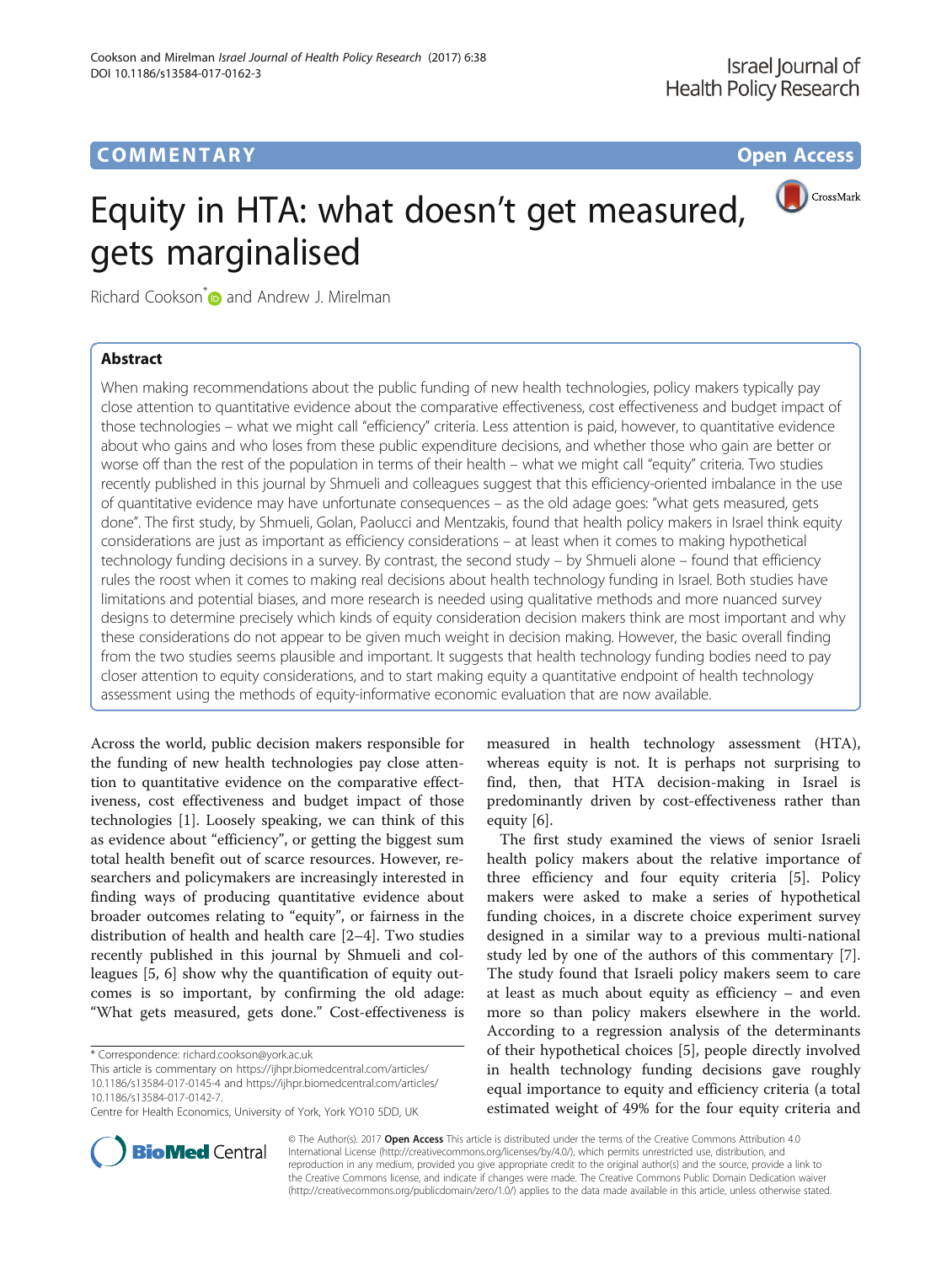51% for the three efficiency criteria), and other policy makers gave slightly higher weight to equity (56%).

The second study examined the relative importance of these same equity and efficiency criteria as revealed by actual decisions about the public funding of health technologies in Israel [\[6](#page-3-0)]. It found that efficiency ruled the roost in practice [[6\]](#page-3-0). The ranking predicted by one efficiency criterion alone – cost-effectiveness in terms of cost per Quality Adjusted Life Year (QALY) – was reasonably well correlated with the actual ranking (correlation coefficient 0.45). By contrast, the ranking predicted by the findings of the first study (i.e. using data on how each technology performs on all four equity criteria and all three efficiency criteria, weighted by their estimated importance) was actually negatively correlated with the actual rankings. In other words, if we take these findings at face value, decision makers seemed in practice more likely to choose less equitable technologies!

This glaring discrepancy is particularly interesting because Shmueli and colleagues were able to elicit views from 11 former members of the "Basket Committee", which makes health technology reimbursement decisions in Israel, including four former chairs of this committee. Their sample also included 54 other health policy makers including past and present senior managers from the Ministry of Health, Ministry of Finance, sickness funds, Israeli Medical Association, and hospital directors.

What should we make of these findings? The first question to ask is whether the findings are credible. There are certainly many potential sources of bias and error one could point to in both studies. Quick responses to hypothetical questions in an on-line survey may elicit unreflective "socially desirable" responses – the easy response being that everything matters and all considerations should be equally well considered. By contrast, real decisions may concentrate minds on what matters most under conditions of scarce resources. Also, the concepts of efficiency and equity are hotly contestable, and one can raise all sorts of issues about the selection and definition of the seven criteria in the study.

The seven binary criteria shown in the table were used, with the four criteria on the left falling under equity and the three criteria on the right falling under efficiency.

There is some logical overlap between the second and third criteria (since a technology for children cannot also

Another issue is the relatively small sample of 34 technologies used in the second study, which may not be enough to draw robust inferences about which factors drive decision-making. A previous study in England had a much larger sample and used a regression approach to analyse the determinants of decision acceptance [\[8](#page-3-0)]. Interestingly, however, that study similarly found that cost-effectiveness was the dominant criteria for decisionmaking in England.

One might also worry about various kinds of selection bias. While the number of Israeli policy makers who responded to the survey is impressive (65 out of 147 contacted), it is not clear how representative they are of health policy makers more generally in Israel. The decisions selected in study two all relate to the year 2006/7, while the survey was conducted nearly a decade later. We are told that it was a random sample of 18 accepted and 16 rejected technologies in 2006/7, though no details are given of the randomisation process or the total number of decisions in the full population. More importantly, there is potential for bias in the selection of reported point estimates for the seven decision criteria. In our experience of retrospectively analysing decisions by the National Institute for Health and Clinical

| Equity criteria                                                                                                                | Efficiency criteria                                                                               |
|--------------------------------------------------------------------------------------------------------------------------------|---------------------------------------------------------------------------------------------------|
| 1. The technology is intended for patients suffering from a serious<br>disease (life expectancy is less than 2 healthy years). | 5. Cost per Quality Adjusted Life Year: Less than the GNP<br>[Gross National Product] per capita. |
| 2. The technology is intended to treat a disease common among<br>children.                                                     | 6. The Number of patients requiring the technology: more than<br>100.000.                         |
| 3. The technology is intended to treat a disease common among<br>the elderly.                                                  | 7. Individual Benefit: addition of more than 5 healthy years.                                     |
| 4. Funding the technology is required so that the poor can use it.                                                             |                                                                                                   |

be one for the elderly), between the fourth and fifth criteria (since the cost of treatment is related to both cost-effectiveness and whether the poor could otherwise afford to pay privately), and between the fifth and seventh criteria (since cost per unit of benefit is a function of benefit). This co-linearity could potentially bias the regression estimates of the relative importance of each criterion. Furthermore, the third and fourth equity criteria are both ambiguous. Age is partly an efficiency issue rather than an equity issue, insofar as older patients may stand to gain fewer years of healthy life, and it is not clear whether treating the elderly is supposed to be more or less equitable than treating the middle aged. It is also not clear whether the fourth equity criterion relates to the effectiveness of the alternative publicly funded standard of care or the cost of treatment or both; nor is it clear what general equity objective is being invoked – the objective of reducing unfair inequality in financial risk protection, of reducing unfair inequality in the utilisation of care, of reducing unfair inequality in health outcomes, or something else.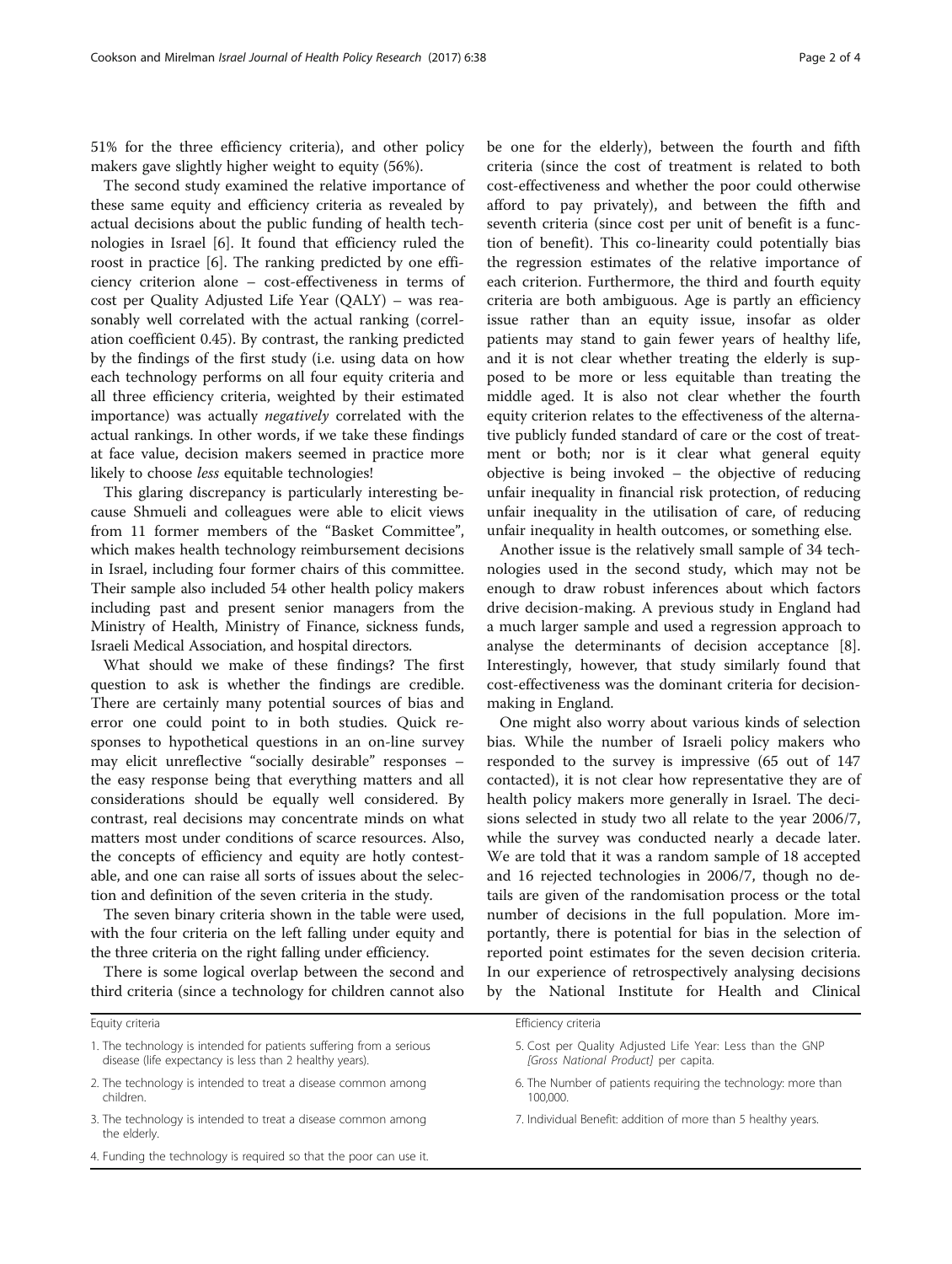Excellence (NICE) in England, reporting of information is patchy and ambiguous. Hence many technology appraisal decisions cannot be included in studies of this kind, or require the analyst to make questionable assumptions about which of many different reported estimate to use. So it would be a sign of exemplary transparency on the part of the Israeli authorities – far better than in England – if enough clear and precise published details were provided on every single technology, not only to include in the random sample, but also to provide unambiguous point estimates on each of the seven decision criteria.

Despite these concerns, it is reasonable to conclude that the study does tell us something useful about the relative importance of equity and efficiency considerations in the minds of decision makers. More research is needed, however, using qualitative methods and more nuanced survey designs to determine precisely which kinds of equity consideration decision makers think are most important and why these considerations do not appear to be given much weight in decision making.

The next question to ask is: so what? Does it matter if there is a mismatch between what health policy makers say and do? It could be argued that the mismatch does not matter, and that cost-effectiveness should remain the dominant criterion in health technology funding decisions irrespective of what policy makers say about equity criteria. We would argue that this mismatch does matter. We agree with Shmueli that the decisions made by policy makers should, as far as possible, reflect their stated values and objectives. We therefore agree that equity considerations are not currently given appropriate weight in health technology reimbursement decisions, both in Israel and more generally across the world, and that ways need to be found of giving them greater priority. Finally, we would go further than Shumeli in arguing that one key way to facilitate this is to quantify equity outcomes so that they receive the same attention in the decision-making process as efficiency outcomes. There are several analytical approaches now available that quantify equity and efficiency considerations and assess the potential trade-offs between them [\[3](#page-3-0)]. For example, Norway [[9\]](#page-3-0) and the Netherlands [\[10](#page-3-0)] already use methods for measuring and valuing severity of illness alongside cost-effectiveness, based on the concept of health shortfall or burden of illness, and we have recently developed methods for measuring impacts on inequality in lifetime health and analysing potential trade-offs with cost-effectiveness, known as Distributional Cost-Effectiveness Analysis (DCEA) [[11\]](#page-3-0).

In summary: this pair of studies has a striking and important finding about a potential mismatch between what health technology decision makers say and do about equity. Despite methodological quibbles about the study design, the finding does provide evidence suggesting that equity considerations are not given enough attention in practice. If this mismatch is confirmed in future research, this finding could prove influential in helping policymakers re-shape health technology assessment processes to pay closer attention to equity outcomes, not only in Israel but across the world.

## Abbreviations

DCEA: Distributional cost effectiveness analysis; GNP: Gross national product; HTA: Health technology assessment; NICE: National Institute for Health and Clinical Excellence; QALY: Quality adjusted life year

#### Acknowledgements

The authors would like to thank Ole Norheim for a useful discussion.

# Funding

Richard Cookson is supported by the National Institute for Health Research (Senior Research Fellowship, Dr. Richard Cookson, SRF-2013-06-015). The views expressed in this publication are those of the authors and not necessarily those of the NHS, the National Institute for Health Research or the Department of Health.

#### Availability of data and materials

Not applicable.

### Authors' contributions

Both authors conceptualised the ideas; RC drafted the initial manuscript; AM commented and revised; both authors approved the final manuscript.

## Authors' information

Richard Cookson is a Professor and NIHR Senior Fellow at the Centre for Health Economics, University of York, United Kingdom, who has helped to pioneer "equity-informative" methods of health economic evaluation and organisational monitoring. Richard has experience advising on health technology funding decisions in England, having served as a technology appraisal committee member for the National Institute for Health and Clinical Excellence from 2002 to 2007.

Andrew Mirelman is a Research Fellow at the Centre for Health Economics, University of York, United Kingdom, whose research focuses on health systems and economic issues in low and middle income countries. The studies of Israeli decision maker preferences that are the subject of this commentary were based on a design that Andrew and his colleagues developed in a previous multi-national study.

#### Commentary on

Shmueli A. Do the equity-efficiency preferences of the Israeli Basket Committee match those of Israeli health policy makers? Isr J of Health Policy Res 2017, 6:20. doi[:10.1186/s13584-017-0145-4](http://dx.doi.org/10.1186/s13584-017-0145-4).

Shmueli A et al. Efficiency and equity considerations in the preferences of health policy-makers in Israel. Isr J of Health Policy Res 2017, 6:18. doi:[10.1186/s13584-017-0142-7](http://dx.doi.org/10.1186/s13584-017-0142-7).

You might want to consider also relating briefly to one or both of these articles: [https://ijhpr.biomedcentral.com/articles/10.1186/s13584-015-0010-2.](https://ijhpr.biomedcentral.com/articles/10.1186/s13584-015-0010-2) [https://ijhpr.biomedcentral.com/articles/10.1186/s13584-016-0107-2.](https://ijhpr.biomedcentral.com/articles/10.1186/s13584-016-0107-2)

# Ethics approval and consent to participate

Not applicable.

#### Consent for publication

Not applicable.

## Competing interests

The authors declare that they have no competing interests.